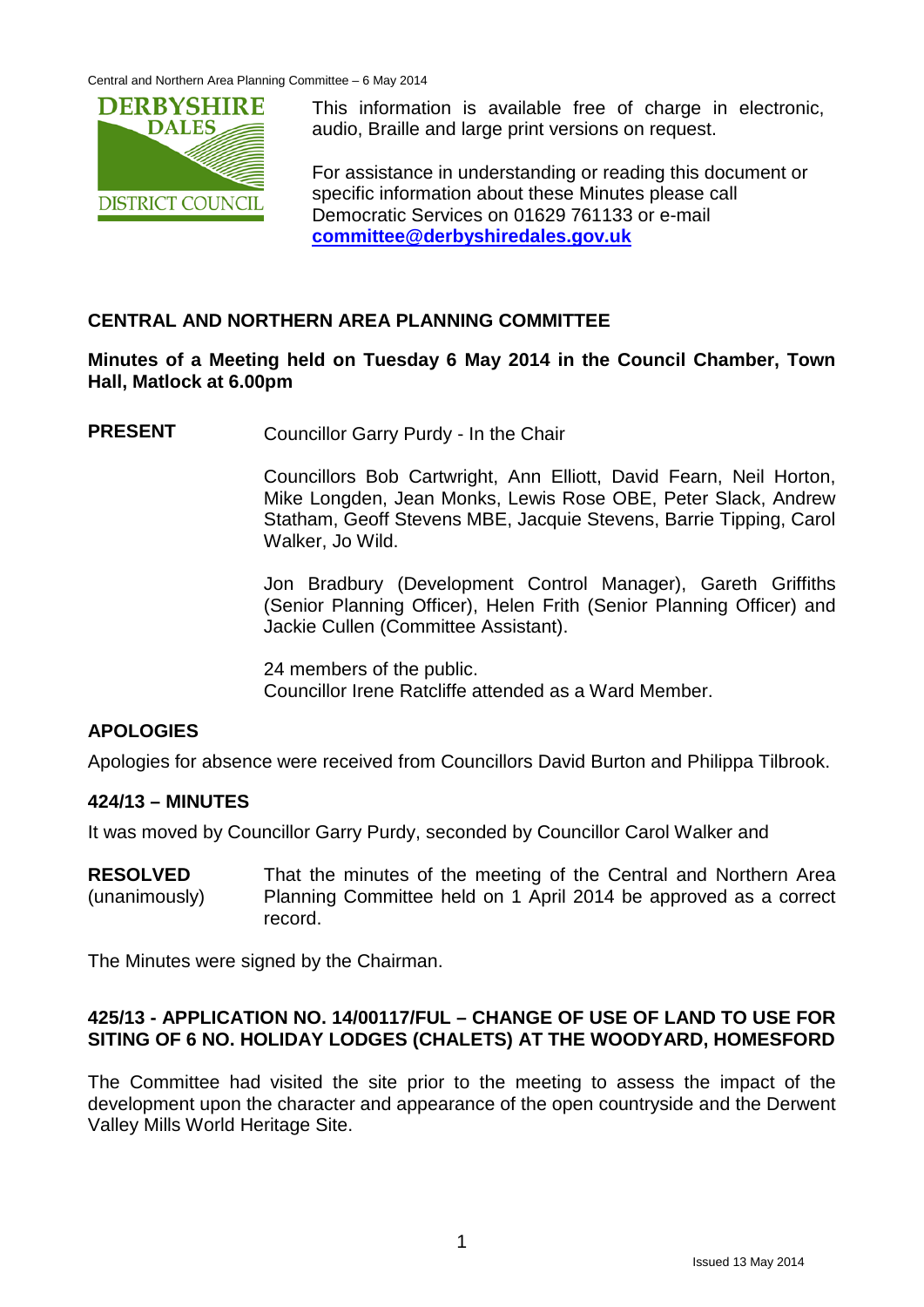In accordance with the procedure for public participation, Councillor Mrs Irene Ratcliffe commented as Ward Member. Mrs Hodgkinson, Steven Walton and Alison Bridges, local residents, and Stephen Heathcote, Agent, all spoke in favour of the application.

Correspondence received after preparation of the Agenda was circulated at the meeting.

It was moved by Councillor Geoff Stevens, MBE, seconded by Councillor David Fearn and

**RESOLVED** That planning permission be refused for the reason detailed in the report:

| Voting: | In favour   | 12 |  |  |  |
|---------|-------------|----|--|--|--|
|         | Against     |    |  |  |  |
|         | Abstentions |    |  |  |  |

# **426/13 - APPLICATION NO. 14/00060/FUL – SINGLE STOREY REAR EXTENSION AT 11 THE HILL, CROMFORD**

The Committee had visited the site prior to the meeting to assess the impact of the development on the character and appearance of the listed building.

It was moved by Councillor David Fearn, seconded by Councillor Carol Walker and

**RESOLVED** (Unanimously) That planning permission be granted subject to the conditions as set out in the report.

## **427/13 - APPLICATION NO. 14/00102/OUT – ERECTION OF DWELLING HOUSE (OUTLINE) AT LAND TO THE REAR OF 106 NORTHWOOD LANE, DARLEY DALE**

The Committee had visited the site prior to the meeting to assess the impact of the proposed development on the locality in light of previous appeal decision.

In accordance with the procedure for public participation, Mr David Neath, a neighbour, spoke against the application, and Mr Steve Mead, the applicant, spoke in favour of the application.

The Senior Planning Officer drew the attention of the Committee to correspondence received from the Highway Authority after preparation of the Agenda, which was circulated at the meeting. In view of these comments from the Highway Authority, the reason for refusal as set out in the correspondence was to be added to the Officer's recommendation as the second reason for refusal.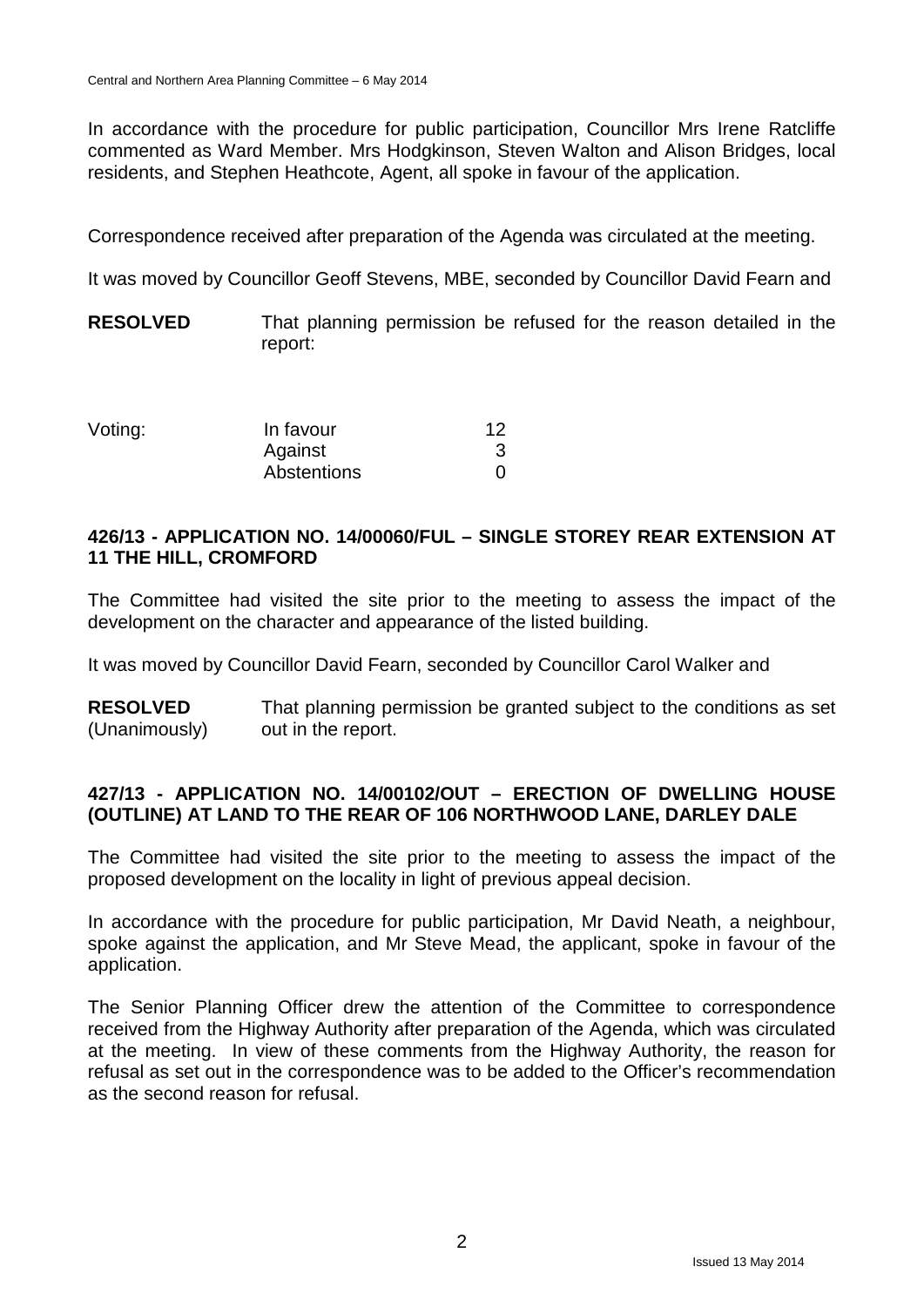It was moved by Councillor David Fearn, seconded by Councillor Carol Walker and

**RESOLVED** (Unanimously) That planning permission be refused for the following reasons:

- 1. The development is proposed in an unsustainable rural location outside of a defined Settlement Framework boundary. As the Council are able to demonstrate a five year supply of housing land plus 5% in accordance with the requirements of the National Planning Policy Framework, the development of this site for housing would be inherently unsustainable and unwarranted. As such, the proposal is contrary to national planning policy contained in the National Planning Policy Framework and to Policies SF4 and H4 of the adopted Derbyshire Dales Local Plan (2005).
- 2. The proposed development, if permitted, involving the creation of a new access to Northwood Lane, would introduce traffic movements to and from the public highway at a point where emerging visibility is restricted due to third party land, thereby leading to danger and inconvenience to other highway users.

# **428/13 – APPLICATION NO. 14/00157/OUT – TWO STOREY EXTENSIONS AND ALTERATIONS AT THE LANT, SYDNOPE HILL, TWO DALES**

The Committee had visited the site prior to the meeting to assess the impact of the extension on the character and appearance of the dwellinghouse and the surrounding area.

It was moved by Councillor Peter Slack, seconded by Councillor Carol Walker and

**RESOLVED** (Unanimously) That planning permission be granted subject to the condition as set out in the report.

### **429/13 – APPLICATION NO. 14/00018/FUL – EXTENSIONS AND ALTERATIONS AND ASSOCIATED EXTENSION TO DOMESTIC CURTILAGE AT LITTLEMOOR WOOD FARM, LITTLEMOOR WOOD LANE, RIBER**

In accordance with the procedure for public participation, Mr Edward Beaumont, Agent, spoke in favour of the application.

Correspondence received after preparation of the Agenda was circulated at the meeting.

It was moved by Councillor Jacquie Stevens, seconded by Councillor Peter Slack and

| <b>RESOLVED</b> | That planning permission be refused for the reasons set out in the |    |  |  |  |  |
|-----------------|--------------------------------------------------------------------|----|--|--|--|--|
|                 | report. In favour                                                  | 14 |  |  |  |  |
|                 | Against                                                            |    |  |  |  |  |
| Voting:         | Abstentions                                                        |    |  |  |  |  |